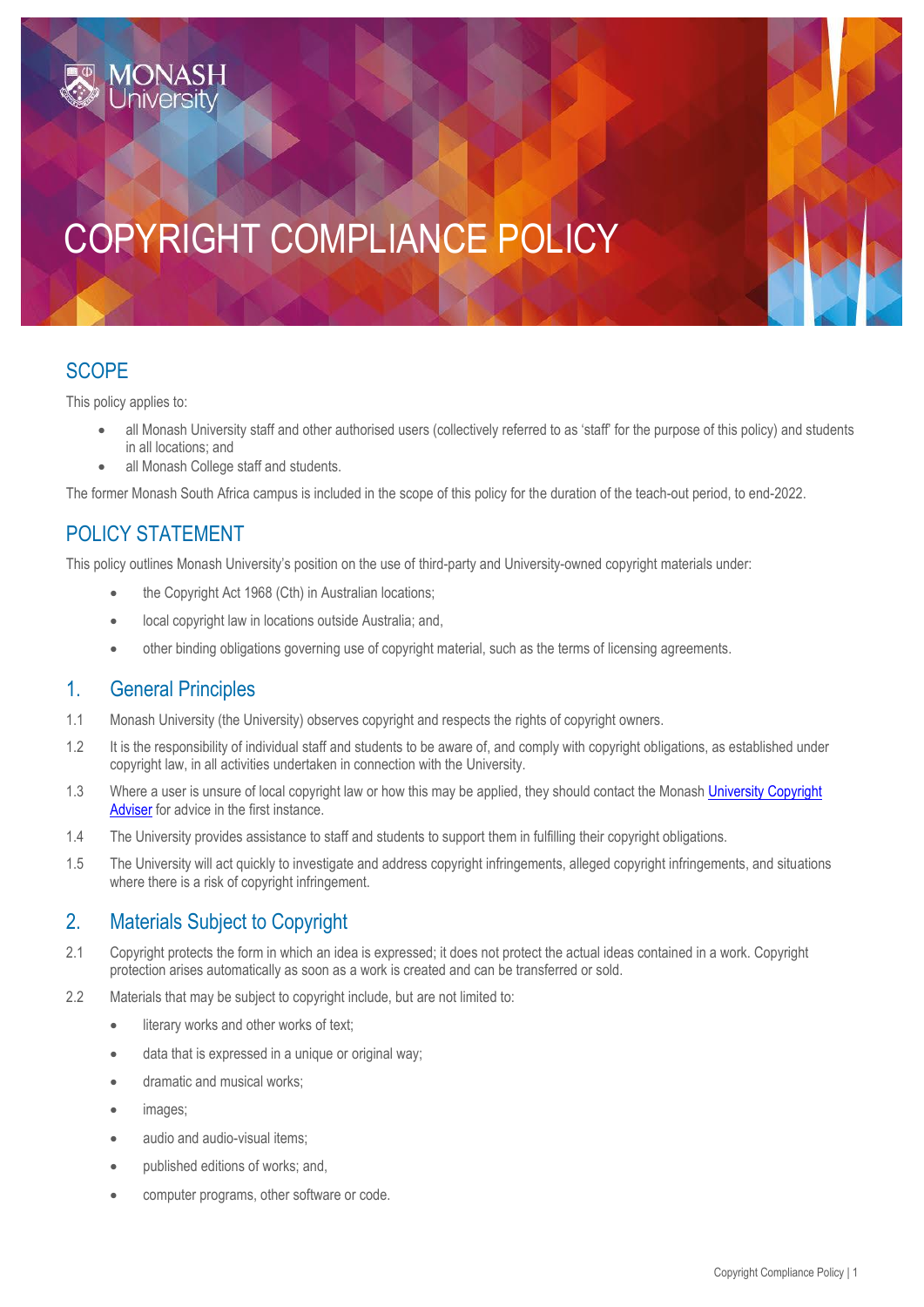### 3. Use of Copyright Material

- 3.1 Staff and students must:
	- take reasonable steps to ensure their activities comply with copyright law and any other binding obligations governing use of copyright material;
	- make reasonable efforts to uphold the University's intellectual property rights, including copyright;
	- not knowingly expose the University to the risk of copyright infringement;
	- seek advice in accordance with th[e Copyright Compliance Procedure](https://www.monash.edu/__data/assets/pdf_file/0008/786572/Copyright-Compliance-Procedure-Australia-Only.pdf) or seek advice from legal counsel in the local jurisdiction where the risk of copyright infringement is unclear; and,
	- follow the advice of the Monash University Copyright Adviser.
- 3.2 Detailed advice and guidelines about copyright are available on the [University Copyright Website.](https://www.intranet.monash/copyright/)
- 3.3 The University treats breaches of policy seriously and encourages reporting of concerns about non-compliance. Compliance with policies and procedures is generally a requirement under the University's Enterprise Agreement, staff contracts of employment and agreements made by students during enrolment. A breach of this policy may lead to disciplinary action.
- 3.4 A breach of this policy which uses the Monash network will be treated as a breach of the Information Technology Acceptable Use [Policy](https://www.monash.edu/__data/assets/pdf_file/0009/1092699/Information-Technology-Acceptable-Use-Policy.pdf) (section 2) and may lead to disciplinary action under that policy. Such action, especially for repeat infringements, may include suspension or termination of Monash network access or accounts.

# **DEFINITIONS**

| Copyright               | Copyright refers to the ownership rights of creators of material such as literary and artistic works. In<br>Australia, under the Copyright Act 1968 (Cth), copyright includes the rights of reproduction (copying),<br>communication, publication, public performance, adaptation (modification or creation of derivative works),<br>sale and distribution.<br>Each jurisdiction has its own copyright legislation. For information about copyright in jurisdictions other<br>than Australia, contact the <i>University Copyright Adviser</i> in the first instance. |
|-------------------------|----------------------------------------------------------------------------------------------------------------------------------------------------------------------------------------------------------------------------------------------------------------------------------------------------------------------------------------------------------------------------------------------------------------------------------------------------------------------------------------------------------------------------------------------------------------------|
| Other authorised users: | Any person who has been authorised by the University to access any Monash IT system or IT facility,<br>including but not limited to:                                                                                                                                                                                                                                                                                                                                                                                                                                 |
|                         | staff of any entity / company in which the University has an interest;                                                                                                                                                                                                                                                                                                                                                                                                                                                                                               |
|                         | staff of any entity / company / organisation with which the University is pursuing a joint<br>venture;                                                                                                                                                                                                                                                                                                                                                                                                                                                               |
|                         | consultants:                                                                                                                                                                                                                                                                                                                                                                                                                                                                                                                                                         |
|                         | visitors;                                                                                                                                                                                                                                                                                                                                                                                                                                                                                                                                                            |
|                         | affiliates or adjunct appointees;                                                                                                                                                                                                                                                                                                                                                                                                                                                                                                                                    |
|                         | collaborative researchers; and                                                                                                                                                                                                                                                                                                                                                                                                                                                                                                                                       |
|                         | alumni.                                                                                                                                                                                                                                                                                                                                                                                                                                                                                                                                                              |
| Licensing agreements    | A licensing agreement is an instrument through which the copyright owner permits a person to use their<br>work on agreed terms and conditions.                                                                                                                                                                                                                                                                                                                                                                                                                       |

#### **GOVERNANCE**

| <b>Supporting procedures</b> | <b>Copyright Compliance Procedure</b><br>$\bullet$        |
|------------------------------|-----------------------------------------------------------|
| <b>Supporting schedules</b>  | $\bullet$ Nil                                             |
| <b>Associated policies</b>   | <b>Assessment in Coursework Units Policy</b><br>$\bullet$ |
|                              | <b>Information Technology Acceptable Use Policy</b>       |
|                              | <b>Integrity and Respect Policy</b>                       |